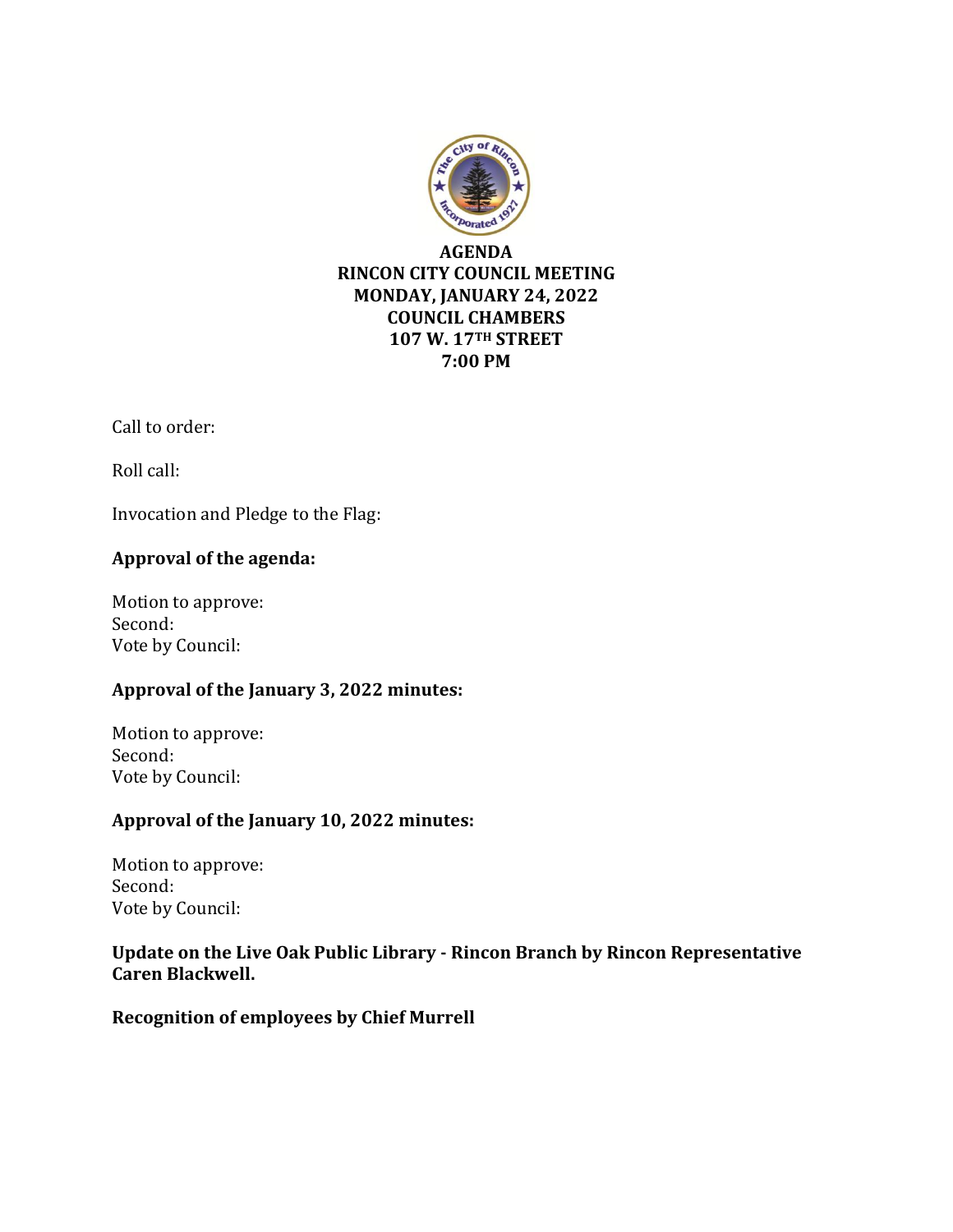#### **Old Business:**

**1. Vote on a request filed by Stop 'N Store requesting a Conditional Use Permit for 3 parcels located on 0 Ft. Howard Rd to procure use of property as a self-storage facility. The property is zoned GC (General Commercial); the parcels are owned by Jerry McNair. (Map and Parcel # R2570018 at 0.92 acres, R2570019 at .92 acres, and R2570020 @ 6.18 acres) (Tabled at the 1/10/2022 meeting)**

Motion to remove from the table: Second: Vote by Council:

Motion to approve: Second: Vote by Council:

**2. Vote on the first reading of a petition filed by Greenland Developers requesting a Zoning Map Amendment for a 1,016.856 acre parcel located on 0 Hwy 21 to amend the zoning from PUD (Planned Unit Development) to LN (Limited Industrial); the parcel is owned by Greenland Developers Inc.. (Map and Parcel # R2610001) (Tabled at the 1/10/2022 meeting)**

Motion to remove from the table: Second: Vote by Council:

Motion to approve: Second: Vote by Council:

#### **New Business:**

**1. Vote on the second reading of a petition filed by Chiragkumar Patel requesting a Zoning Map Amendment for a 4.46 acre parcel located at 0 Fort Howard Road to amend the zoning from R1 to GC (General Commercial); the property is owned by Kenneth P Rule. (Map and Parcel # 04750061A00)**

Motion to approve: Second: Vote by Council:

**2. Vote on the second reading of a petition filed by Kenneth P. Rule requesting a Zoning Map Amendment for a 67.95 acre parcel located at 1360 Fort Howard Road to amend the zoning from R1 to R4 (Residential); property is owned by Kenneth P Rule. (Map and Parcel # 04750061)**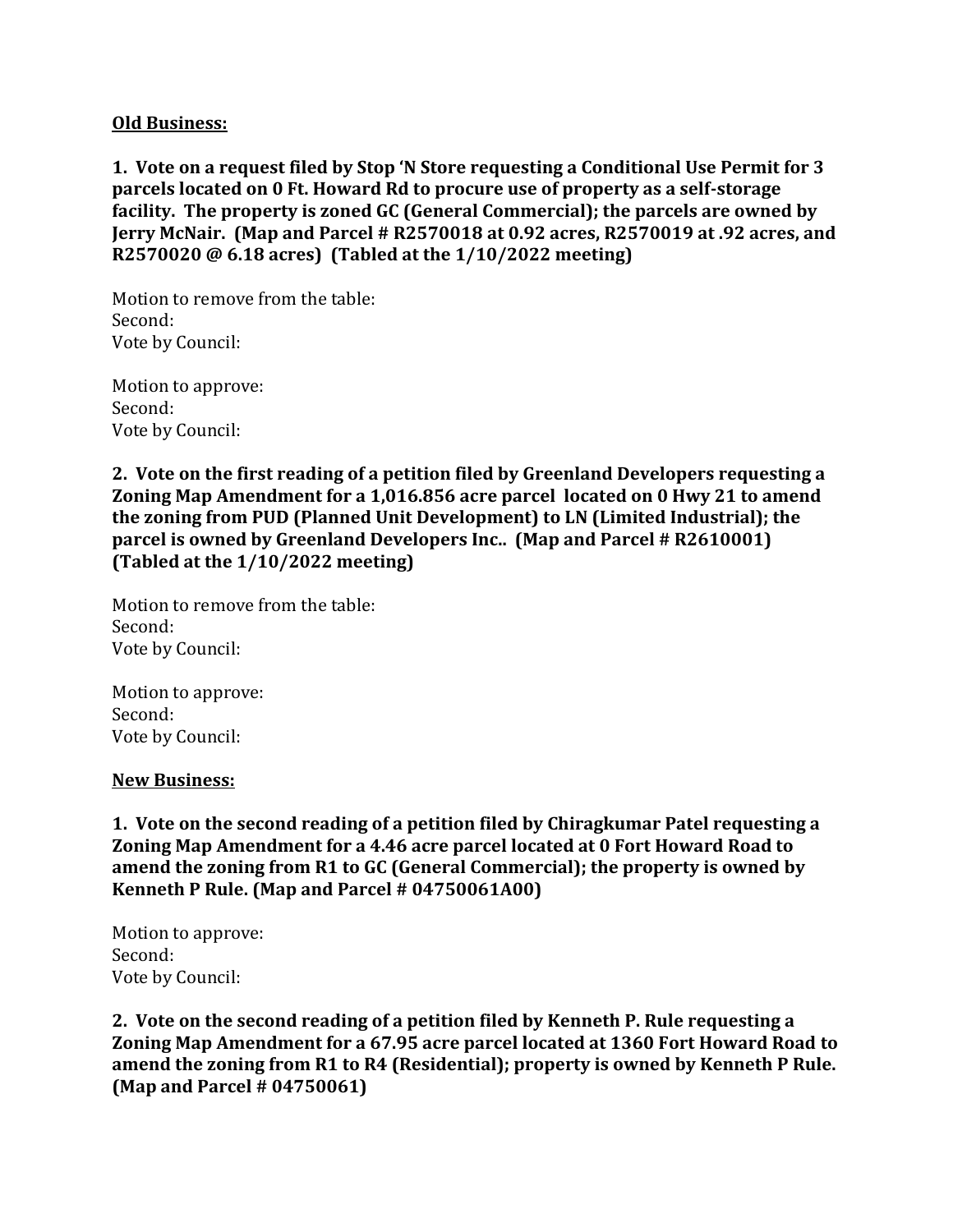Motion to approve: Second: Vote by Council:

## **3. Towne Park 82, LLC request approval of a name change at Towne Park East, Elizabeth Court to Legacy Court.**

Motion to approve: Second: Vote by Council:

### **4. Griffin Contracting request approval of pay request # 3 in the amount of \$81,234.81 for the 2021 Rincon TSPLOST – Middleground Road. LI #320.4100.549104**

Motion to approve: Second: Vote by Council:

#### **5. Request approval to pay Geosyntec Consultants \$15,953.24 for the City of Rincon Watershed Protection Plan Long Term Monitoring - 2021. LI# 505.4440.522330**

Motion to approve: Second: Vote by Council:

### **6. Consideration to accept transfer of sanitation services agreement from Waste Pro of South Carolina, Inc. to Capital Waste Services, LLC.**

Motion to approve: Second: Vote by Council:

## **7. Approval of a Resolution to update the signature cards for the City of Rincon Ameris Bank accounts.**

Motion to approve: Second: Vote by Council:

### **8. Consideration to approve Juneteenth as a City of Rincon Holiday.**

Motion to approve: Second: Vote by Council: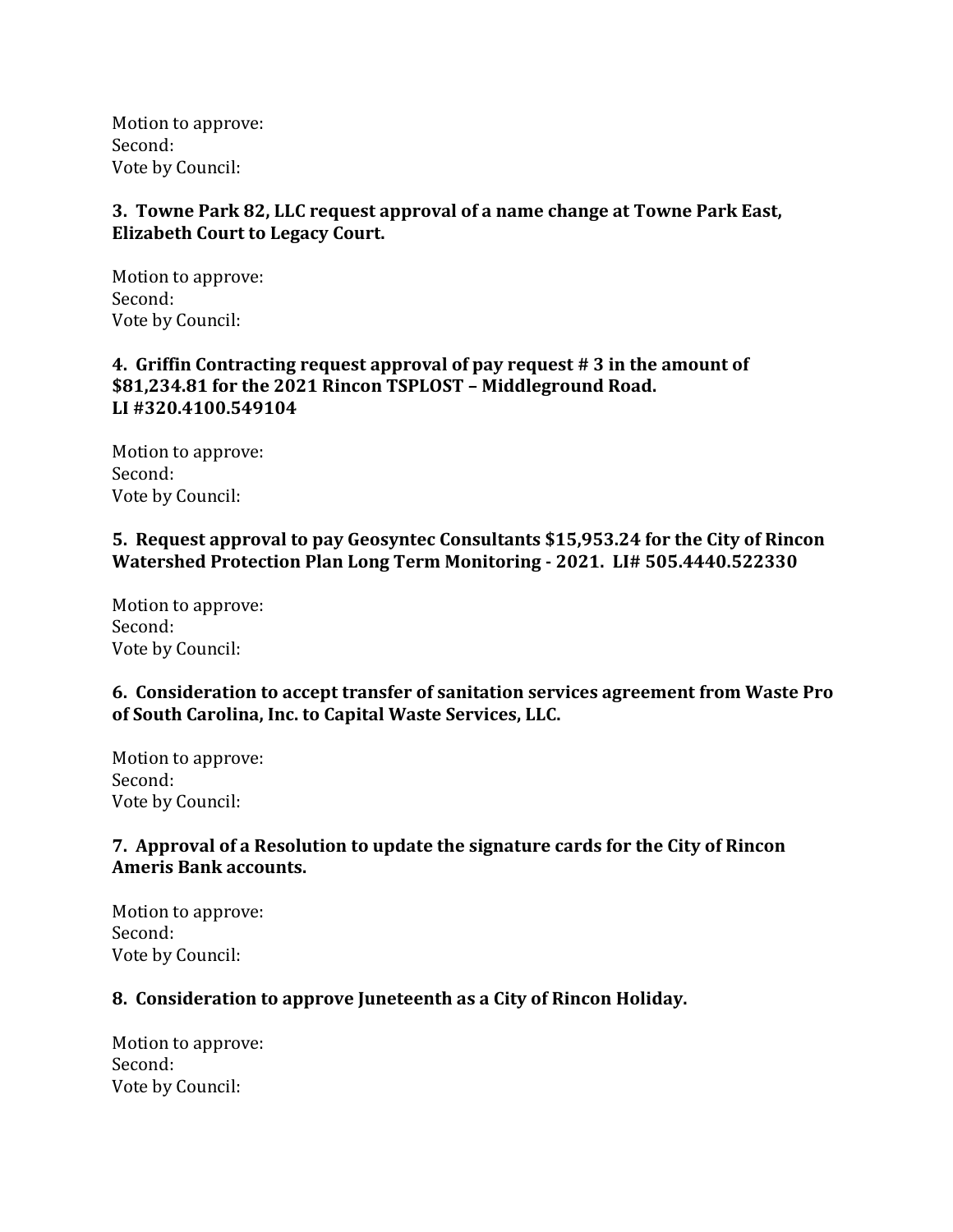### **9. Request approval to award the bid for Lost Plantation Golf Club Food and Beverage Services.**

Motion to approve: Second: Vote by Council:

**10. Request approval to purchase three 2022 Chevrolet Tahoes from Brannen Motor Company in the amount of \$114,000. Outfitting by West Chatham Warning Devices in the amount of \$83,102.94. Graphics from Edwards Interior in the amount of \$1,606.02. Window tint from JP Window Tint in the amount of \$600. Three outfitted vehicles totaling \$199,308.96. LI #320.3200.542216.**

Motion to approve: Second: Vote by Council:

## **11. Administrative Reports:**

(b) City Engineer (h) Wastewater (c) Chief of Police (i) Finance (d) Fire Department (j) Lost Plantation (e) Building/Zoning Dept. (k) Mayor and Council (f) Recreation Dept.

(a) City Manager (g) Water/Sewer/Public Works

- 
- 

## **12. Executive session to discuss personnel, pending litigation, attorney client privilege, and real estate.**

Motion: Second: Vote by Council:

Motion to return to meeting: Second: Vote by Council:

### **13. Follow the statutes of executive session, to put on file an executive session affidavit and resolution.**

Motion to approve: Second: Vote by Council: